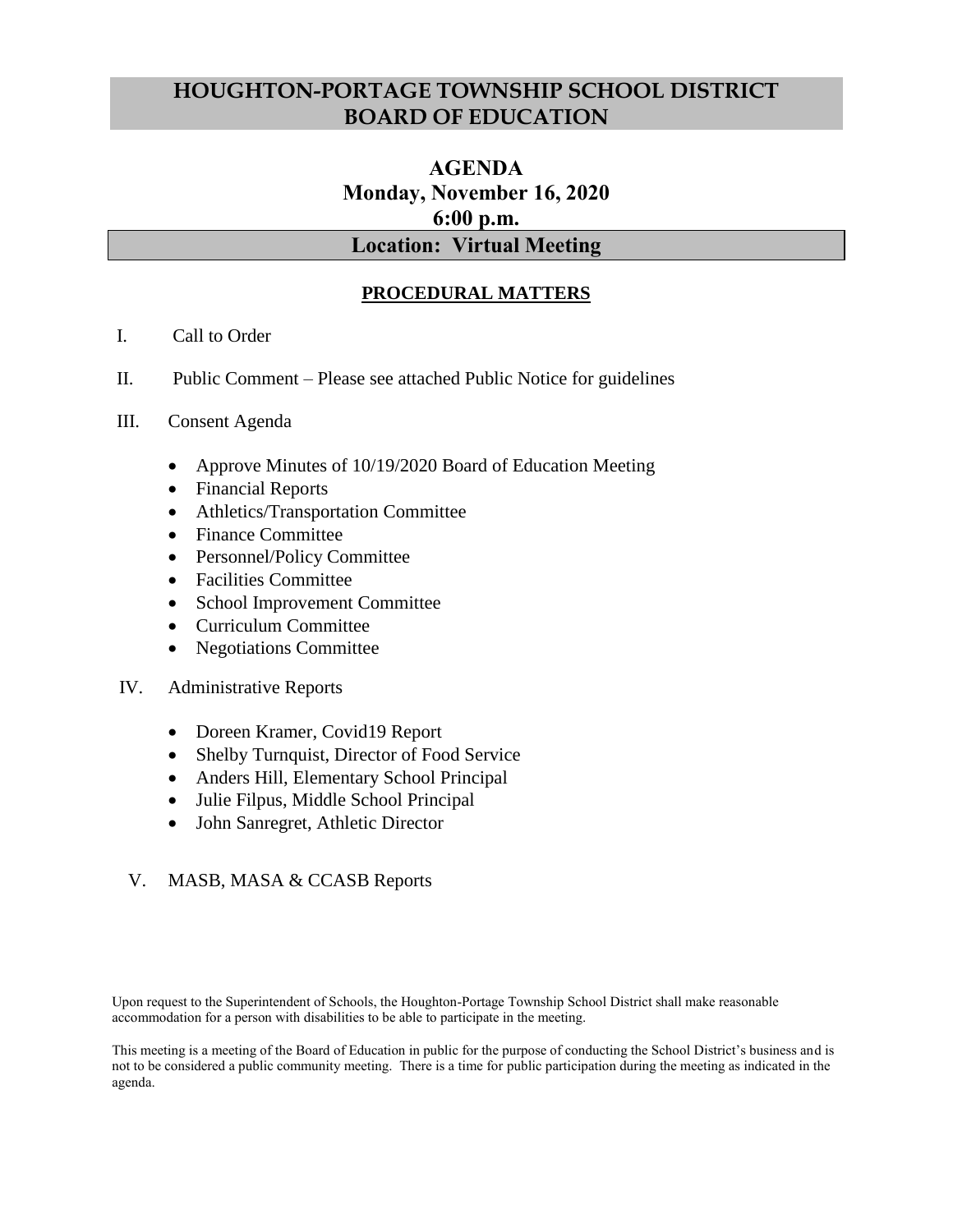- VI. Action Items
	- 1. Resolution to Accept Covid19 instructional delivery method
	- 2. Second Reading of August 2020 NEOLA Updates
	- 3. Resolution to Vote for Brad Baltensperger to the MASB Board of Directors
- VII. Adjournment

Upon request to the Superintendent of Schools, the Houghton-Portage Township School District shall make reasonable accommodation for a person with disabilities to be able to participate in the meeting.

This meeting is a meeting of the Board of Education in public for the purpose of conducting the School District's business and is not to be considered a public community meeting. There is a time for public participation during the meeting as indicated in the agenda.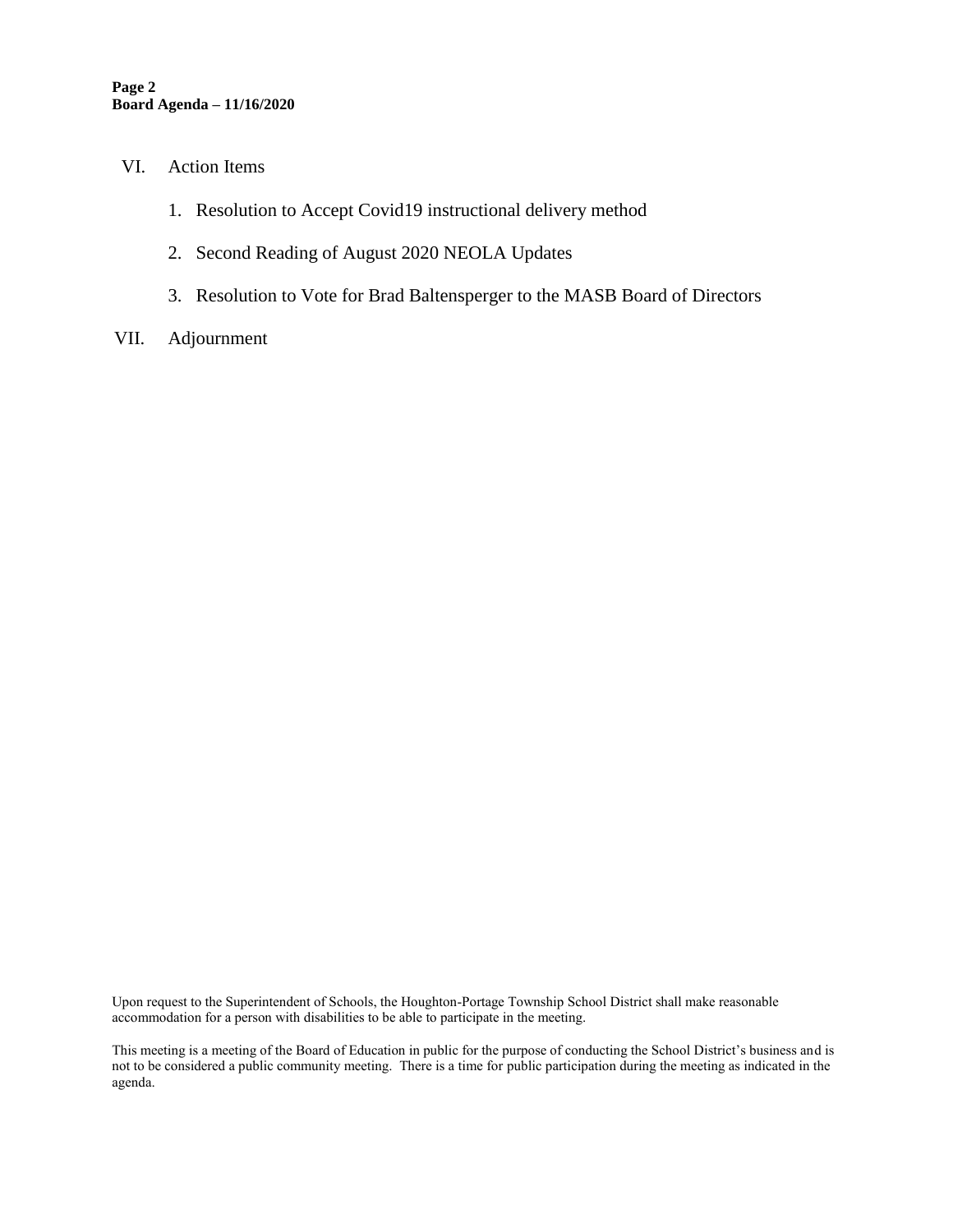## **ACTION ITEMS**

#### **1. Resolution to Approve the Covid19 instructional delivery method**

At the time of the Board meeting, Ms. Kramer will ask for approval of Reconfirm instructional delivery method: The Houghton-Portage Township School District is providing face-to-face instruction and remote learning options K-12

#### **2. Second Reading - NEOLA**

At the time of the Board meeting, the Personnel Committee will ask for approval of the August 2020 NEOLA updates. As you will recall, the updates were sent to you.

### **3**. **Resolution to Approve the Nomination of Brad Baltensperger for the MASB Board of Directors**

Upon request to the Superintendent of Schools, the Houghton-Portage Township School District shall make reasonable accommodation for a person with disabilities to be able to participate in the meeting.

#### This meeting is a meeting of the Board of Education in public for the purpose of conducting the School District's business and is not to be considered a public community meeting. There is a time for public participation during the meeting as indicated in the agenda.